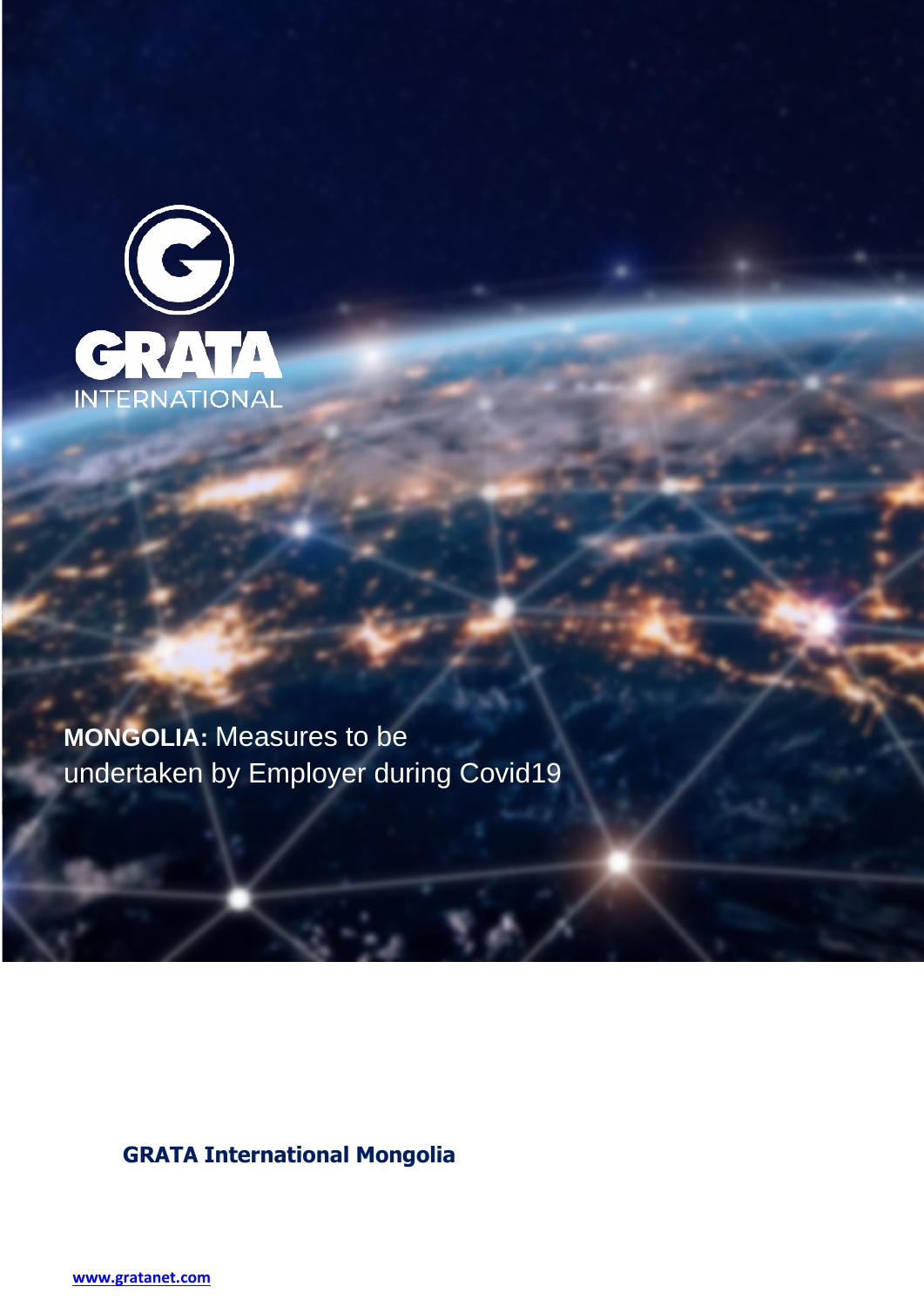

# *Measures to be undertaken by the Employer during Covid19*

The Government of Mongolia is implementing the necessary measures to prevent the spread of the virus named as Covid-19 that World Health Organization declared the rapidly spreading coronavirus outbreak as a pandemic.

These measures have had a negative impact to the Employer of the business entity such as creating financial risk decreasing their profit due to failure of contractual obligation due to temporary closure of some border points, prohibited the organizing any public activities, restricted the local movement of transportation, private vehicles and scheduled flights or train.

We recommend the Employer may undertake a measure in the event of unforeseen circumstances or other necessary circumstances under the Labor Code of Mongolia.

The Employer who hired the Employee in accordance with employment contract may undertake one or more of the following measures: